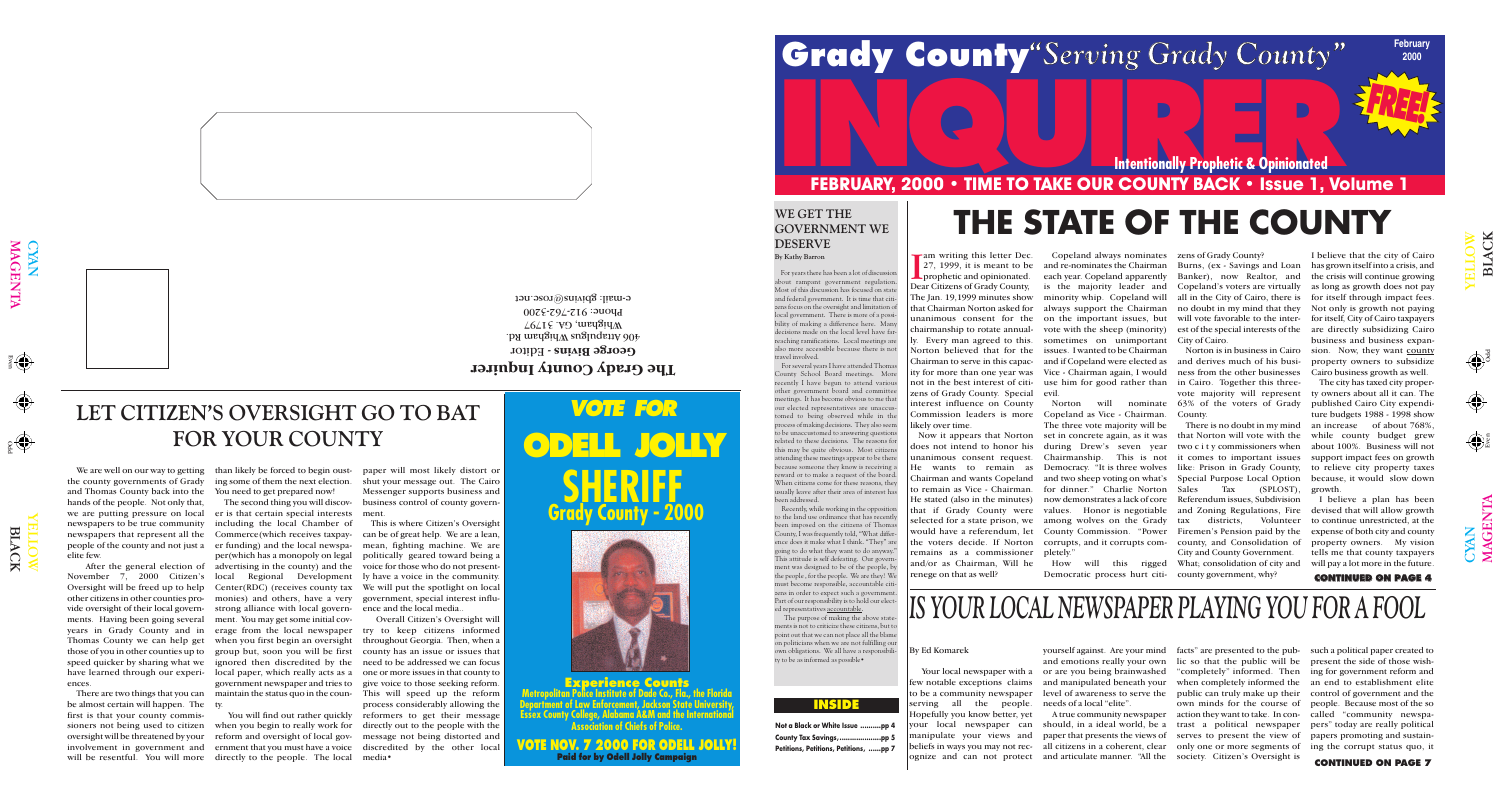$\mathbf{\Xi}$  $\overline{\phantom{0}}$  $\blacktriangleleft$ C K

 $\bigcup$  $\bm{\mathsf{X}}$  $\mathsf{Z}_\mathsf{I}$   $\mathbf{\Sigma}% _{T}=\mathbf{\Sigma}_{T}\times\mathbf{2}^{T}$  $\blacktriangleleft$ G  $\bf \Xi$  $\bm{\mathsf{Z}}$ 

 $\blacktriangleright$  $\blacksquare$  $\overline{\phantom{0}}$  $\overline{\phantom{0}}$  $\bigcirc$  $\geqslant$ 

 $\Theta$ 

M $\blacktriangleleft$ G  $\Xi$  $\boldsymbol{\mathsf{Z}}$  $\boldsymbol{\mathsf{\Xi}}$ 

 $\mathbf{\Xi}$  $\overline{\phantom{0}}$  $\blacktriangleleft$ C K

 $\bigoplus$ 

 $\bigoplus$ 

### By Ed Komarek

This is from the Thursday Without a Paddle by Terry Toole the editor of the Miller County Liberal. Both the City Council and the County Commission voted to quit printing the minyou have a manipulative washed out newspaper in your county that acts as the propaganda voice for local government and the power elite.)

October 10 issue of the Miller what is happening in a meeting County Liberal. The title of the or on an audit, and leaders of opinion piece is, Up the Creek the city and county governutes of their meetings in the you have been denied the Liberal to punish Terry opportunity to read the min-Cairo Messenger that drove Toole.(Wake up folks this is why utes. Over the past month or so, through the sales tax and would reporting the news gets fairly put their minutes in the local Choose wisely; we will be pay-newsletter for the tax because of expensive when you report newspaper." ments get me back by taking cal favors or pressures won't away the only way the people sway what I think is right for the have of knowing some of what is majority of the people of this the public would have been had the backbone to stand up to going on. To the people of this city and county." (Hot Damn, I city and county, I apologize that have a real soul brother here!) the mayor and city council not print even a letter to the edivoted to stop paying to put the tor against the tax. Regarding official city minutes in the local the sales tax Terry says, "The carnewspaper. In the next meeting rot has been put before our of the county commissioners, noses. The decision on this tax

Terry states, "The cost of they followed suit not to pay to will be left to the voters. What a contrast to our local

Terry continues, "Anyone who knows "ye scribe" also knows that money won't buy or politi-

ing it and much more for the the candy they were getting and next five years." If Terry Toole were editor of the Messenger the Citizens of Grady County might not have to be paying for the fiasco of a sales tax because men and women like you that given "all the facts". Wait till "all the special interests and governthe costs" come in for the excess ment. That way boondoggles unfilled beds for the jail and and bad judgment would be maintenance, as well as for the exposed before the taxpayer extra employees for jail,(1/1/2000-that cost has as happens most of the time. soared to \$786,000)the This, because your local news-Recreation department etc. Not paper does not want to buck the to mention the frills to gain the system or is too lazy to dig into passage of the tax like for the the matter• library which even lobbied in its

the city which got a bunch of streets paved.

Kudo's to you Terry! If only there were more newspaper had to pay and not after the fact

### PETITIONS, PETITIONS, Reprinted from 1996

### **MILLER COUNTIAN PUNISHED BY LOCAL GOVERNMENT FOR OPPOSING SALES TAX**

### By Ed Komarek

ing affair for all concerned.

2600 signers of the petition It seems that several powerful that were not registered voters than once. Georgia law requires folks.) that to hold a referendum that 20% of the registered voters **THE** sign. With around 10,000 voters at the time of the petition this is **SOLUTION:**  enough.

### **THE PROBLEM:**

The Citizens Oversight Group of opinions on the legality of the told me that she has preap-Grady County began a petition various incarnations of the peti-proved petitions in her office. drive to hold a local referendum tion submitted to them by One for example is a preapto throw out the current exces-George. The problem is that this proved petition to remove a sive and irresponsible land use can go on forever around and public official from office. She regulations. George Bivins around. (George in frustration says this one may be a hundred chairs that Committee. finally gave up and just used years old. If there is a preap-George's attempt to get a peti-them to petition the local proved citizens petition to tion that would pass muster Commissioners who of course remove an official from office, with the State of Georgia and the wanted to pass away this hot then why not a preapproved citlocal probate judge has been a potato. All George was asking izens petition to remove an difficult, complicated & confus-was for them to accept it as a offending ordinance, regula-George was able to get Constitution First Amendment. more or less allowing for those people in the County hold more must go through the General and those who signed more Commission than 2600 ordinary by the Governor. Ah, Ha here probate judge were able to give proved petition with her. She general petition under the U. S. tion, or act on either a local or power with the local

The problem that George ran into was that its not enough to have people sign a petition, the petition must stand up under State and local scrutiny in every technical detail. It must also stand up under the local and State court system. Attorney General Bowers and the local

It is clear that what all the counties in Georgia need is a simple preapproved petition that passes muster with all authorities. (I hoped I would not have to get involved in this project but it seems I must.) I first got a okay from George to get involved as this has been his pet project. Next I called the local Probate Judge Ann Edwards and I discussed this idea of a preapState level. Ann tells me that to get a petition preapproved it Assembly and I suppose signed we get into politics. Ann says that ones local representative is the one to introduce legislation. To date, 1/13.2000 no word on petitions, I will revive this issue in Janurary or Feb. 2000•

# from the desk of **THE EDITOR**



### **CITY OF WHIGHAM**

### **REMEMBER TO VOTE**

**in every Primary and then the General Election, NOVEMBER 7 - 2000 where you can then vote for the person, not the party. More on this, next edition.**

Before the city elections in 1999, I made two mailings to the city voters. The first one was to encourage city residents to run for Mayor and Council. The second was a little more harsh and opinionated. I opoligize for the harshness.

The election was successful, in my opinion. There is however, a problem. The problem is that the losers will not accept the decisions of the citizens. These same losers did not accept the Mayor of the previous election, and worked, or talked against her.

> Back here locally, when crumble under the light of public exposure. One of the things that happens is that the local the establishment gets its own secret agenda exposed and is shown to be a political paper Authority, not representing all the com-

Over the past two years, planning sessions occured between sitting council members, and a pseudo city czar. During these sessions plans were made to take over the city government by three council members and Mayor Czar, who would win the election unapposed.

The new Czar Mayor and, three reelected councilmembers would then look like Democratic Government, much like the Grady County Commission. "Three wolves and two sheep voting on whats for dinner." I'll bet it has never occured to any one of these people that this is wrong.

Mayor Czar did not get elected, thats okay, he'll just find a way to run things, innovate, run the city through a puppet, and try again next election. Who is this puppet? Is he or she cunning enough to pull it off, or will the new Mayor and Council stand up, insist upon their authority, and, more important, use it. Head off trouble by firm decisive action to eliminate future trouble.



When I became an active commissioner, I was appalled by the lack of accountability in the commission office itself. The administrative staff had been allowed total authority for several years. Drew, Copeland, and Burns fought and voted to allow this to continue. The two commissioners in the minority were expected to get along and go along. I felt (and I have demonstrated over 3 years) that I have a brain and had a great deal to contribute.

The Cairo messenger supported these three wolfish commissioners, because their control was threatened also, along with the Chamber. I will not extend to any special interest, any more influence in government than any ordinary citizen has.

Drew and Administrator Stephenson are gone, setting the stage to return to "government of the people, by the people, and for the people." But, that won't happen now, because Norton, in order to remain Chairman,

joined the wolves by not honoring his Jan. 19, 1999 promise, by unanimous consent motion, to rotate chairmanship annually. He nominated Copeland also, for his 9th continuos year as Vice - Chairman.

### Bivins Accomplishments:

Time Clocks Sheriff & Jail, this forces accountability of overtime. No Radar on county roads, no county funds are expended for Radar. Published Agenda, published free at my request by Chronicle, Messenger refused. Hiring Office Mgr. for Tax Office. Tax office now staffed with competent clerks. Designed Forms for tax office, to require accountability and provide audit trail.

Wrote corrective action plan for Tax Office, line item.

Validator printers, to provide computer generated tax receipts. Required Auditor payments accountability of billing, and board approval of each payment. Required Tax Assessor to mail out a list of previous years taxable personal property. Post Office, "address service requested", assures the correct mailing address. In 1999, up to 10% of all tax bills were sent (three times) to incorrect addresses, causing penalties & interest to be added. Designed Form for Tax Assessor, taxpayer can use form to apply for relief of interest and penalties. Requested that state initiate address service requested status on all tax bills, statewide. Sen. Ragan.

### **Attempted to correct many shortcomings of county administration:**

Required county commission staff (including Attorney) to obey state open records laws. Reestablished Commissioners right to: Have a private office,unfettered access to all county records, keys to courthouse. Under Drew and Copeland, only they had these rights. Inadequate communication of board action to other constitutional offices.

Inadequate, accurate, and complete recording of the (minutes) public record.

Inadequate and sloppy storage and control of county records.

Illegality of not re-electing Clerk and Attorney, both are intended by law,to be "at will" employees. Require Clerk to use word processor instead of a typewriter - done in 1999.

Computerize county and other offices with windows technology, including Internet use - done. Improve adherence to Robert's Rules of order, required by law - not done, but still trying. Required Sheriff seized property inventory, required by law - done.

Required "Records Retention Schedule" required by law, has been in progress two years, ongoing. Requested county records inventory - ongoing.

Disorderly Conduct Ordinance - done.

Road Petition and new ordinance - done.

Private Property Ordinance - done, cannot now bury cows for ex - commissioners. Cronyism dead. Road inventory & database - done, development of database is ongoing.

Annual Road priority list, done, if published annually, it will help take politics out of road paving. Attempted county personnel database, in the process, hanky panky was discovered in payroll. Finish 3rd floor 1999/2000, I requested it in1997, this paved the way to sell the old bank building. State Prison Referendum, my motion for Referendum failed, but I am proud of my failures as well. Repeal of Subdivision Regulations - my motion failed. but I am proud I made it. Attempted to get some control of 911 - not successful, still trying.

ATLANTA (AP)  $-$  A panel in<br>charge of realisping the state's<br>local governments is becking off a<br>lay recommendation that four of Georgia's largest munites and

Georgia's largest counties and<br>their primary client consolidate.<br>The Georgia Future<br>Communities Consulation is to<br>present a flate of proposals to the<br>Lagislature and the governor<br>beginning in January One pro-<br>possi it cons negation of High County one pro-<br>possible considered was consolidation of High County and Marcui,<br>Chathern County and Alberts,<br>and Highern County and Alberts.<br>Alberts the Lordestern

Although the Legislature

pouch would never out the main of the signal properties are decided to<br>signal others from local officials.<br>The panel has now decided to<br>put their proposal on hold, staff<br>director Jane Massey said.<br>Wednesday.

was necessary to create Citizen's Oversight to present paper can manipulate you both the side of the story being sup-overtly and covertly. Most so pressed and distorted. And believe you me we have had covertly advocate positions by plenty of experience with our acting in a intellectually dishonlocal papers in Grady County est manner. The reason for this distorting and suppressing our is that the reader will not know message.

Those of us that have begun to take our citizenship seriously against the psychological in the American Republic have attack. Yes we are talking psybecome increasingly aware of chological warfare folks. How how the press manipulates pub-can you defend against attack lic opinion. Southwest Georgia when you don't even know is no exception. Most every county in Georgia has a small weekly newspaper as well as a become aware you are under larger regional daily covering attack. Boy do I have experitheir area. Most of these news-ence in this area as I seek to papers have a monopoly on the local county and city legal ad's and rely to a large degree on the Citizen's Oversight goes on the local taxpayer monies to keep attack against the local status them in business. The private quo and the local power elite, ad space is often taken up by local government begins to those business that are a part of the local established political and financial order. These businesses in turn get all kinds of newspaper as it fights back for taxpayer benefits from local government through such agencies as the Industrial Development Chamber of Commerce, etc. In munity. At some point the Grady county its been fun to paper will have to either develwatch all the scrapping op toward a true community between private business for newspaper or overtly admit to tax breaks and government being a political paper and its funds as three County authori- own dishonesty• ties merge.

Political papers like your local called community newspapers they are being manipulated and so cannot defend themselves your are being attacked. So the first step in a defense is to inform the public.

 $\mathbf{\cup}$  $\bm{\mathsf{X}}$  $\mathsf{Z}$ 

 $\blacktriangleright$  $\blacksquare$  $\overline{\phantom{0}}$  $\overline{\phantom{0}}$  $\bigcirc$  $\geqslant$ 

### *continued from page 1 NEWSPAPER PLAYING YOU FOR A FOOL*

### **Editor's Comments:**

**After reading article at left, there can be no doubt that state bureaucrats intend consolidation, based on HB 489 which is called a law, but it is not mandatory.**

**Elbert County (below), had a problem with old, naughty Commissioners.**

 $\frac{1}{2}$  ,  $\frac{1}{2}$  ,  $\frac{1}{2}$  ,  $\frac{1}{2}$  ,  $\frac{1}{2}$  ,  $\frac{1}{2}$  ,  $\frac{1}{2}$  ,  $\frac{1}{2}$ **Term limits** 

Elbert Goundy commissioner (propri) te the mediate the summer, unicing it **Line Brancher Manufacturers** Wester  $\theta \in \mathcal{A} \times \mathcal{M} \cap \mathcal{B}$  (where  $\theta$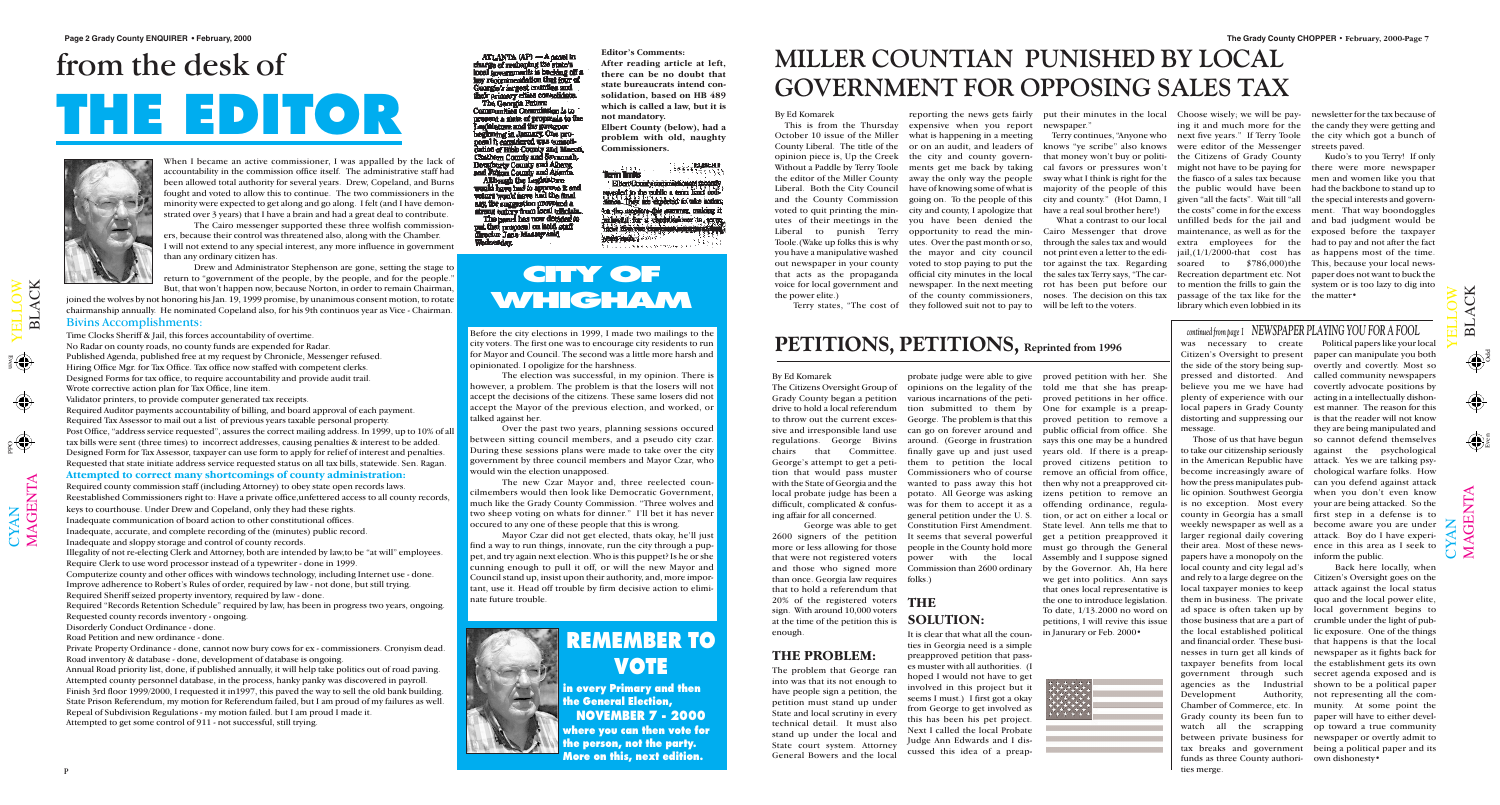$\mathbf{\Xi}$  $\overline{\phantom{0}}$  $\blacktriangleleft$ C K

Odd

Even

Rember those headlines? They story of the charge of Simple were both pre - election. The Battery: that must be in place before design and write this paper. they can call for referendum on business in the City of Cairo.

(including psycological), and a commissioner is hotter news. flight test of knowledge and skill every 6 months, being "out Gator's Store and parked facing never damaged an airplane

As to the charge of up. weapon in federal building, that was an out and out lie. If I I saw this man standing by his had done that, I would still be car, who looked familiar, so I in jail, probably.



purpose of course, is to damage Sunday January 9, about 10:30 replied, man thems fighting me politically. To paint me as an AM. This is the day I wish I had words. We should not be talk-*pass any regulation that effects* Is Norton aware that the special uncontroled person, why? not layed out of Church. My ing about this, it is county com-*the lives of citizens to this* interests of Cairo are headed Because I oppose land regula-excuse is that I was busy learn-mission business. I turned and tions (subdivision and zoning) ing the software, so that I could walked to my pickup, cranked *endum.* you put Cox Road on the paving list ahead of Mobley Road. I *No board of County* Has Norton forgotten that he up and backed out to line up

As to the charge of sim- the comment about resigning me, possibly stalked me, there Zoning Regulations that are ner, a method by which his people battery, the judge has not as commissioner. I commented is no doubt in my mind, that sure to be brought up soon by ple can have a say in it's own said hi. He started right in with fighting words and pursued Since this man uttered

of control?" In my career, I the store in the most left park-have filed charges as he did. He never injured a passenger, ing space, went in to buy tobac-however, had a witness who I went to the new get loose. co, then out to refuel my pick-said she saw me punch him,

ruled yet. The following is the on that. Then, he said you SOB, this incident was pre - planned. the city commissioners Burns government.

Coming out of the store come back, but did not see the I could just as well then later said she saw my arm for my motion to repeal subdipunch land.

consolidation of city and coun-and the Times forgot to investity government. Without con-gate, was that this man had time I was moving, he was walksolidation they cannot soak been recently charged with ing towards me. I stopped, he county property owners with Terroristic Threats." On stopped at my window, and the cost of continued growth of 11/8/99 he had pulled a shot-continued harassing me. I said, I will be 66 years old ened to kill this young black touched my arm and said, come tion. come June 2000. I was an man who had bought a used car on, get out, so I did. He grabbed Airline pilot for 30 years. Can from him. All they had to do was my left arm. I do not remember voters have a say in this impor-goverments. you imagine an airline pilot, ask the Whigham Police about punching him, more likely he who had to take a physical any past history. But a sitting was bruised by my hand or been wrong with letting the vot-What the Messenger with the pumps. gun out of his car and threat-you are spoiling for a fight. He dum on the State Prison ques-and Fire Taxing Districts. They

 $\mathbf{\Xi}$  $\overline{\phantom{0}}$  $\blacktriangleleft$ C K

 $\mathbf{\Sigma}% _{T}=\mathbf{\Sigma}_{T}\times\mathbf{2}^{T}$  $\blacktriangleleft$ G  $\bf \Xi$  $\bm{\mathsf{Z}}$  $\boldsymbol{\Xi}$ 

serve, character, or philos-a lot at the Country Club, Private property agree-lem with rules that are rules and regulations so ophy. I do have a problem and it will be mine, but ments only effect those used as laws over people is that everyone can underwith someone who creates what I do with that lot who mutually agree, while that the rulers place them- stand them and then give an issue that is a non-issue must be in accord with the government with its cur-selves and not the rule the rules the authority and tries to turn that issue other people who have rent attitude in Grady they make as the absolute such as a law has , and around to use it against done the same thing. It is County Georgia and authority. The Chronicle took Mr. among all parties, that a ways that controls citi-regulations book of Grady are created for the benefit Bivin's right to create a new buyer must contract zen's activities, and makes County, that covers land of rulers, while laws are covenant on his own land, to follow for the mutual war on personal freedom. use and controls etc., you created for the benefit of and tried to apply that Land use and control ernment infringement cians reserve for them- our freedom and rights at example of private agree- regulations are the brain into private areas or selves final and absolute the local level because we ment between two parties, child of government human endeavor, is that power to interpret their don't know the difference. as if there is no difference bureaucrats that effect all government, once it rules any way they choose. between that and govern- buyers, sellers, owners and reaches a certain level of Why don't they write clear a kind of trust, held America, seems to act in If you read the rules and of interpretation? Rules The bottom line for gov- will find that the politi- the people. We are losing

tions and issues like consolida-books? That all he has to do is tion of schools, and State look at what has happened to Prisons in Grady County.

Norton, Copeland, and Burns the original article in 1996. voted no, when I brought the

I noticed that all the elbow as I instinctly sought to ers vote on consolidation of residents that the county was

*By George Bivins - 1996 Commissioners should ever* represents C O U N T Y folks? *extent, without benefit of refer-*for consolidation of city and

tant issue? What would have have passed it and special interests knew it.

I was speaking of land regula-raid C O U N T Y folks pocket county governments, so as to Thomas County since I wrote

Norton seconded and voted vision regulations in 1997. Will he vote again to repeal subdivision regulations?

Will Norton vote against

motion to schedule referen-regulated, Subdivision, Zoning, What is wrong with letting the solidation of police and of the Thomas County is now fully are actively talking about con-

or Copeland?

Whigham High School? I'll tell double taxing them. They are you why; the voters would not coming after C O U N T Y prop-Thomasville Enterprise also started brainwashing the city erty owners.

The one issue that helped me win election as commissioner in 1996,was that my incumbent opposition made the motion to cancel Prison Referendum.

No commissioner should ever vote against, in any man-

### **GIVE 'EM HELL GEORGE FACES CHARGES OF SIMPLE BATTERY, BLAH, BLAH**

Odd Even

ON THE RIVERBANK By Walter Lewis

> Thanks to a new county<br>
> road inventory and inventory for each road is<br>
> data base designed, the state DOT number; the<br>
> researched and prepared by road name assigned by the road inventory and inventory for each road is data base designed, the state DOT number; the

## **Sholar expects education** as main session topic

Sholar, (D-Cairo) said this week have the right evaluation process he believes the governor's educa- at the local level. We need to eval- come up in this year's session, tion reform report will be the uate more on the local level. I Sholar said he doesn't think the biggest item in this year's session think that would help a lot," he issue of required green space will of the Georgia General Assembly. said.

bility should start on the local in Atlanta that the smaller counties Sholar said.

Page 8A The Post-Searchlight Saturday, January 8, 2000

District 179 Rep. Wallace to someone. Sometimes we don't the two factions."

said it's going to be hard to shift look at it on a local or district "I think he's (the governor) funds from the more affluent basis, but I don't think we need it

counties," Sholar continued. "A Sholar said he feels accounta- lot of tax dollars have been spent but we need to look at the split'

generated. It's going to have to be "I think we all have to account a give and take situation between

### LAWS & RULES

On other issues expected to have any affect on south Georgia.

"Here again, I think we might

In regards to the division of the "But if we're going to have one anticipated tobacco settlement,

"Health is what it was all about,

 $\bigcup$  $\bm{\mathsf{X}}$  $\mathbf{Z}_1$  $\boldsymbol{\Sigma}$  $\blacktriangleleft$ G  $\Xi$  $\boldsymbol{\mathsf{Z}}$  $\boldsymbol{\mathsf{\Xi}}$ 

 $\blacktriangleright$  $\blacksquare$  $\overline{\phantom{0}}$  $\overline{\phantom{0}}$  $\bigcirc$  $\geqslant$ 

South Georgia Chronicle Cairo, and Grady County Church member you problem with someone and don't's on the type of We all agree to do, be, or taking issue with a candi-house in size, price, etc., to become something, if date on issues, fitness to that is allowed. I can buy we desire to attain. someone.

which is done all the time benefit of all.

 $\bigcup$  $\bm{\mathsf{X}}$  $\mathsf{Z}_\mathsf{I}$ 

 $\blacktriangleright$  $\blacksquare$  $\overline{\phantom{0}}$  $\overline{\phantom{0}}$  $\bigcirc$  $\geqslant$ 

 $\overline{\blacklozenge}$ 

I just got through read-Such criteria are common must meet certain criteria ing the personal and polit-on small rural plots of land for that membership. If ical attack upon Mr. and in the City. The you join the Army, if you George Bivins, that was Country Club area and become a new American masqueraded out in the most subdivisions in citizen, if you become a as an editorial. I have no for years have had can do's should be a Christian first. decided to set forth some parties agreeing to regucriteria, upon which a late themselves to that buyer must abide, if the standard of activity that buyer chose to purchase protects each participant. the land he had to sell. If you join a club, you

its ignorance and bias of Government land use and and all other failures that the differences between subdivision regulations affect the people themprivate property rights are issued out, not agreed selves. The difference of and government land use to, and it is this one sided course, is that government and control regulations, determination of Big being able to have human tried to mash peaches for Brother, that I believe cor-weaknesses for itself, is public consumption and rupts potentially our the path to tyranny for all then to sell that at their American way of life. those who are under such lemonade stand as the real George Bivins believes a government. thing. The facts are that this also. George Bivin's owns property, and chose to sell Mr. Bivins required on the tyranny, while rules allow some of it, if some buyer land he sold, was nothing whoever is in power to would buy it. Mr. Bivins more than the

ment regulations without they effect all unincorpo-power, changes into a new owner or buyer consent. rated areas, and no one and hard to explain ani-The Chronicle through has agreed to anything. mal that acts with greed

A covenant such as people from government The rule of law protects rule as the law. The prob-



remove the political right



# *The Riverbank* **PHILOSOPHER**



### **Grady** Road Inventory database

*excerpt from Georgia County Government January Issue ACCG*

**CITY OF CAIRO VOTERS VS COUNTY VOTERS**

researched and prepared by road name assigned by the George Bivins, many Grady county; the type of County jobs will become a road(lane, boulevard, little easier. the inventory is paved, unpaved,etc.), its also an invaluable resource length in miles, map locain the event of liability for tion, beginning and end the road hazard litigation, as points, and stream crossthe incidence of such law-ings(including bridge inforsuits against local govern-mation). the county is now ments has climbed. considering including main-The Grady County commis-tenance records in the data sion and its administrative base, which can also be usestaff, as well as E-911, EMS, ful for defense purposes in and the county Roads and any liability litigations bridges Department person-involving road conditions. nel, will use the data base.